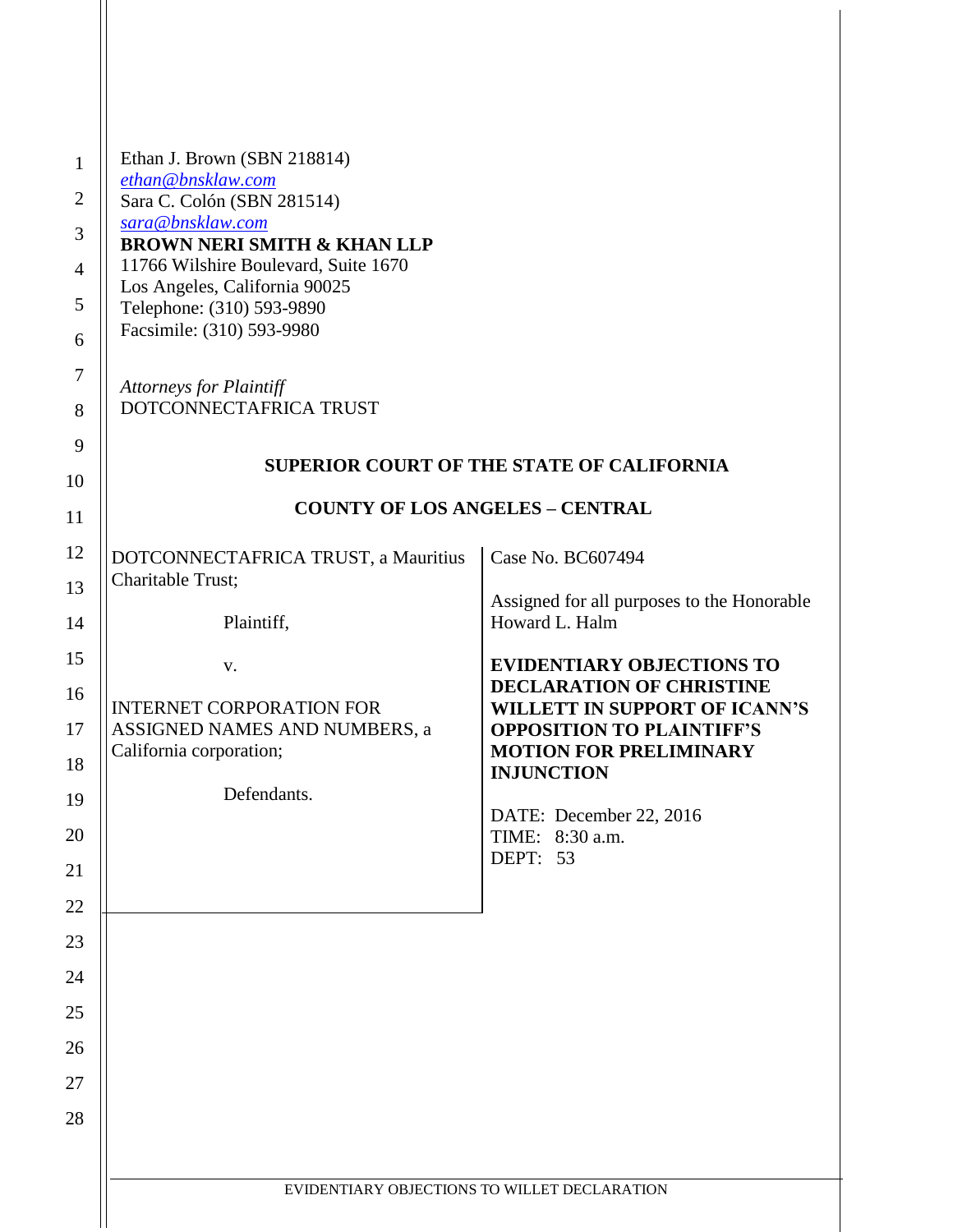| $\mathbf{1}$   | Evidentialy Objections to Decial ation of Christine Which |                          |                  |                  |
|----------------|-----------------------------------------------------------|--------------------------|------------------|------------------|
| $\mathbf{2}$   | <b>Willett Declaration ¶</b>                              | <b>DCA Objection</b>     | <b>Sustained</b> | <b>Overruled</b> |
| 3              | <b>12:</b> In my role as Vice President for               | 1. Lacks personal        |                  |                  |
| $\overline{4}$ | Operations, I have been responsible                       | knowledge (Evid. Code §  |                  |                  |
| 5              | for overseeing the evaluation of the                      | 702)                     |                  |                  |
| 6              | 1,930 gTLD applications ICANN                             | 2. Lacks foundation,     |                  |                  |
| $\overline{7}$ | received in 2012 as part of ICANN's                       | irrelevant (Evid. Code § |                  |                  |
| 8              | New gTLD Program. Those                                   | 403)                     |                  |                  |
| 9              | applications are evaluated in                             |                          |                  |                  |
| 10             | accordance with the procedures set                        |                          |                  |                  |
| 11             | forth in the New gTLD Applicant                           |                          |                  |                  |
| 12             | Guidebook ("Guidebook"). A copy of                        |                          |                  |                  |
| 13             | the Guidebook is attached as Exhibit                      |                          |                  |                  |
| 14             | 3 to the declaration of Sophia Bekele                     |                          |                  |                  |
| 15             | Eshete ("Bekele Declaration").                            |                          |                  |                  |
| 16             |                                                           |                          |                  |                  |
| 17             | <b>Willett Declaration ¶</b>                              | <b>DCA Objection</b>     | <b>Sustained</b> | <b>Overruled</b> |
| 18             | <b>13:</b> In the spring of 2012, Plaintiff               | 1. Lacks personal        |                  |                  |
| 19             | DCA and defendant ZA Central                              | knowledge (Evid. Code §  |                  |                  |
| 20             | Registry ("ZACR") each submitted                          |                          |                  |                  |
| 21             |                                                           | 702)                     |                  |                  |
|                | applications to operate the .AFRICA                       | 2. Lacks foundation,     |                  |                  |
| 22             | gTLD. In doing so, they, like all new                     | irrelevant (Evid. Code § |                  |                  |
| 23             | gTLD applicants, expressly accepted                       | 403)                     |                  |                  |
| 24             | and acknowledged the Guidebook,                           |                          |                  |                  |
| 25             | including the release and covenant                        |                          |                  |                  |
| 26             | not to sue ("Covenant") in paragraph                      |                          |                  |                  |
| 27             | 6 of Module 6.                                            |                          |                  |                  |
| 28             |                                                           |                          |                  |                  |

## **Evidentiary Objections to Declaration of Christine Willett**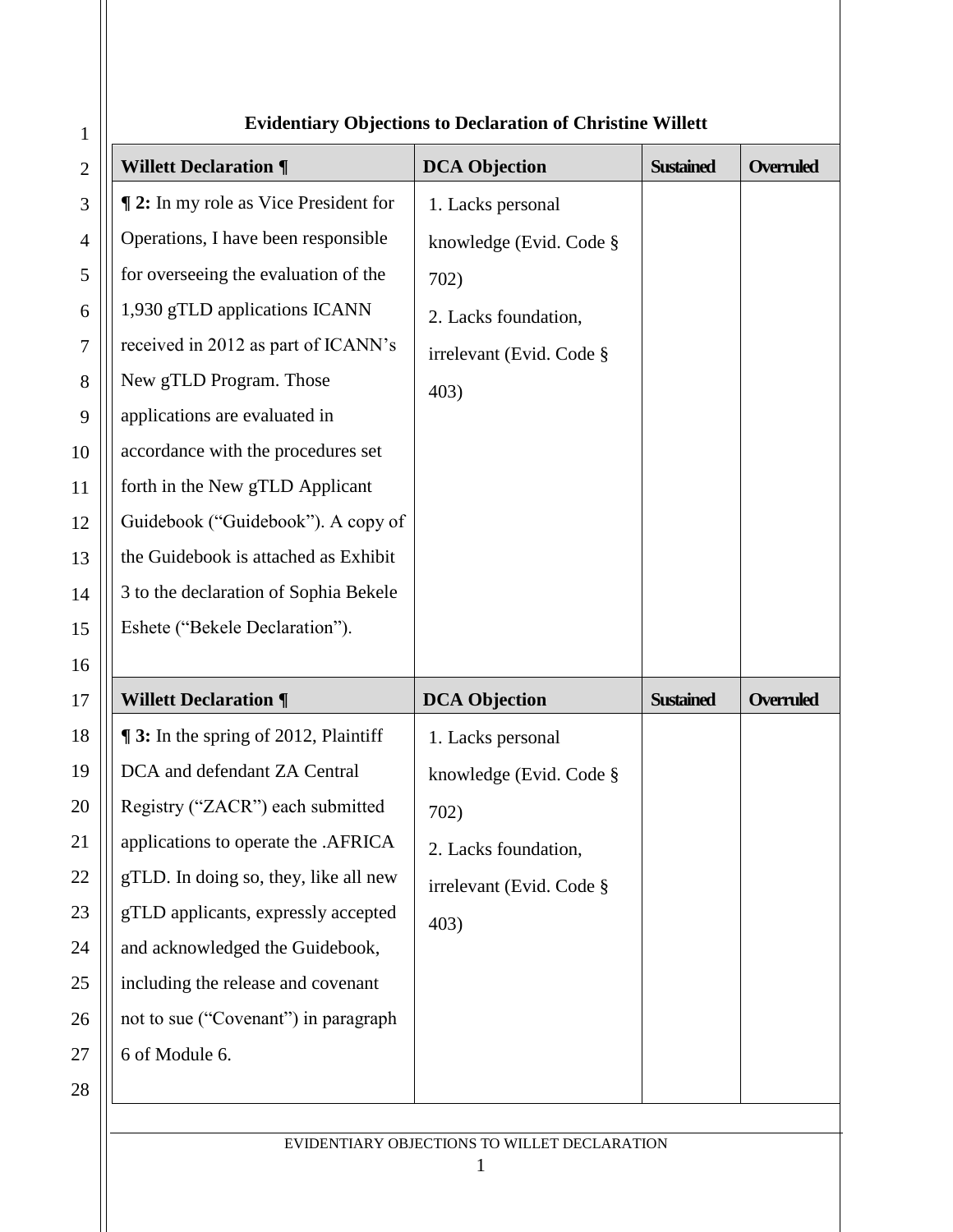| $\mathbf{1}$   | <b>Willett Declaration ¶</b>            | <b>DCA Objection</b>     | <b>Sustained</b> | <b>Overruled</b> |
|----------------|-----------------------------------------|--------------------------|------------------|------------------|
| $\overline{2}$ | <b>16:</b> In addition, because DCA and | 1. Lacks personal        |                  |                  |
| $\mathfrak{Z}$ | ZACR had each applied for a gTLD        | knowledge (Evid. Code §  |                  |                  |
| 4              | that represents the name of a           | 702)                     |                  |                  |
| 5              | geographic region, the Guidebook        | 2. Lacks foundation,     |                  |                  |
| 6              | requires that DCA and ZACR each         | irrelevant (Evid. Code § |                  |                  |
| $\overline{7}$ | provide documentation of support or     | 403)                     |                  |                  |
| 8              | non-objection from at least 60% of      | 3. The Guidebook is the  |                  |                  |
| 9              | the governments in the region. Bekele   | best evidence of the     |                  |                  |
| 10             | Decl. Ex. 3 § 2.2.1.4.2. The            | Guidebook. (Evid. Code § |                  |                  |
| 11             | Guidebook also provides that a          |                          |                  |                  |
| 12             | Geographic Names Panel operated by      | 1520)                    |                  |                  |
| 13             | a third-party vendor retained by        |                          |                  |                  |
| 14             | ICANN must verify the relevance and     |                          |                  |                  |
| 15             | authenticity of an applicant's          |                          |                  |                  |
| 16             | documentation of support. Id. §§        |                          |                  |                  |
| 17             | 2.4.2, 2.2.1.4.4. The Geographic        |                          |                  |                  |
| 18             | <b>Names Panel</b>                      |                          |                  |                  |
| 19             | evaluated the support letters           |                          |                  |                  |
| 20             | submitted by the applicants pursuant    |                          |                  |                  |
| 21             | to the criteria set forth in the        |                          |                  |                  |
| 22             | Guidebook. In particular, section       |                          |                  |                  |
| 23             | 2.2.1.4.3 of the Guidebook required     |                          |                  |                  |
| 24             | that letters of support for a           |                          |                  |                  |
| 25             | geographic name "clearly express the    |                          |                  |                  |
| 26             | government's or public authority's      |                          |                  |                  |
| 27             | support for or nonobjection to the      |                          |                  |                  |
| 28             | applicant's application and             |                          |                  |                  |
|                |                                         |                          |                  |                  |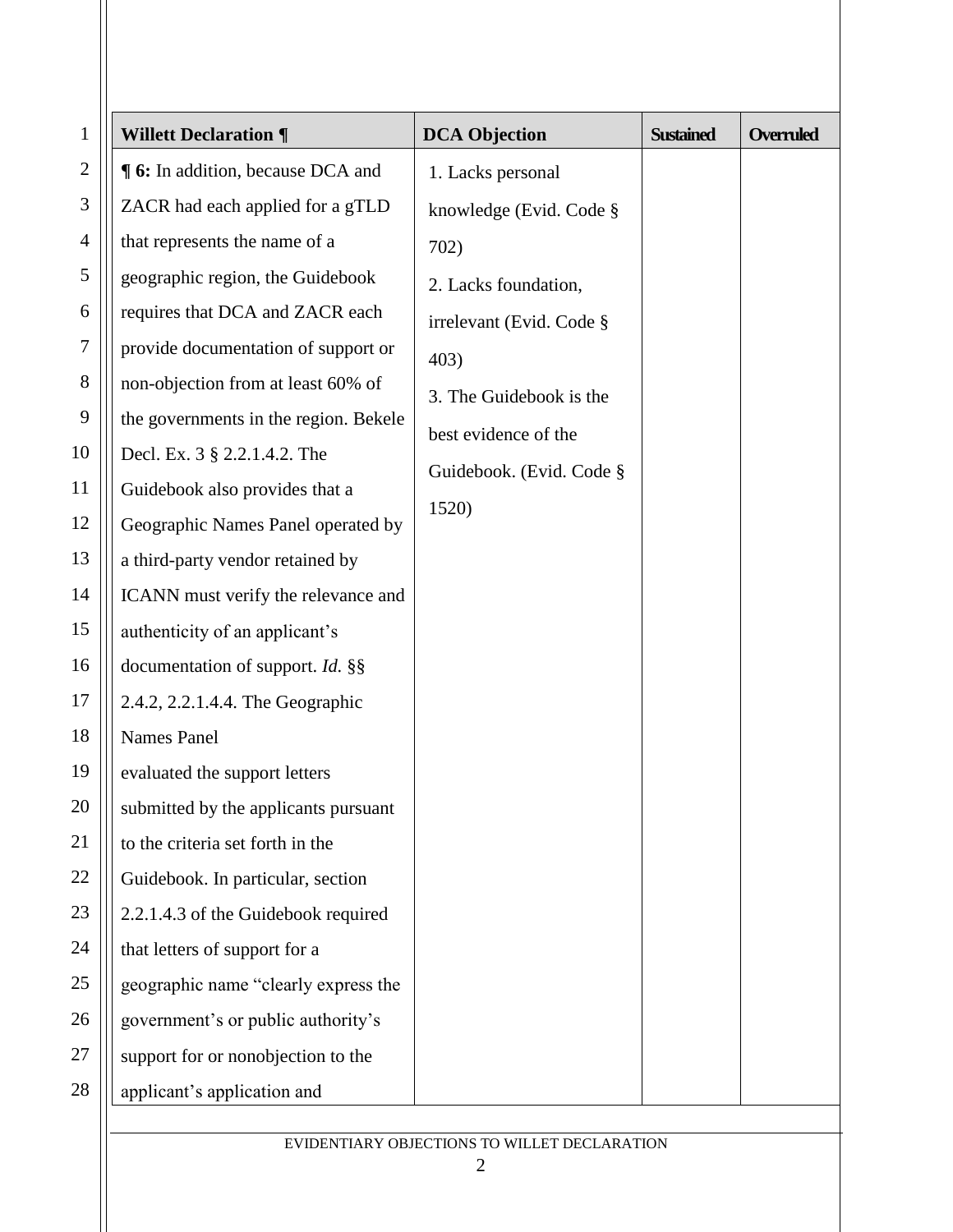| 1            | demonstrate the government's or           |                          |                  |                  |
|--------------|-------------------------------------------|--------------------------|------------------|------------------|
| $\mathbf{2}$ | public authority's understanding of       |                          |                  |                  |
| 3            | the string being requested and its        |                          |                  |                  |
| 4            | intended use." It further requires that   |                          |                  |                  |
| 5            | a letter of support "should               |                          |                  |                  |
| 6            | demonstrate the government's or           |                          |                  |                  |
| 7            | public authority's understanding that     |                          |                  |                  |
| 8            | the string is being sought through the    |                          |                  |                  |
| 9            | gTLD application process and that         |                          |                  |                  |
| 10           | the applicant is willing to accept the    |                          |                  |                  |
| 11           | conditions under which the string will    |                          |                  |                  |
| 12           | be available, i.e., entry into a registry |                          |                  |                  |
| 13           | agreement with ICANN requiring            |                          |                  |                  |
| 14           | compliance with consensus policies        |                          |                  |                  |
| 15           | and payment of fees." The                 |                          |                  |                  |
| 16           | Geographic Names Panel treated both       |                          |                  |                  |
| 17           | of these requirements as mandatory        |                          |                  |                  |
| 18           | for all applicants (including DCA and     |                          |                  |                  |
| 19           | ZACR).                                    |                          |                  |                  |
| 20           | <b>Willett Declaration ¶</b>              | <b>DCA Objection</b>     | <b>Sustained</b> | <b>Overruled</b> |
| 21           | <b>T</b> 7: DCA submitted with its        | 1. Lacks personal        |                  |                  |
| 22           | application for .AFRICA                   | knowledge (Evid. Code §  |                  |                  |
| 23           | ("Application") what it called a letter   | 702)                     |                  |                  |
| 24           | of support dated in 2009 (three years     | 2. Lacks foundation,     |                  |                  |
| 25           | earlier) from the African Union           | irrelevant (Evid. Code § |                  |                  |
| 26           | Commission ("AUC"). A copy of that        | 403)                     |                  |                  |
| 27           | letter is attached as Exhibit 6 to the    |                          |                  |                  |
| 28           | Bekele Declaration. I now understand      |                          |                  |                  |
|              |                                           |                          |                  |                  |

EVIDENTIARY OBJECTIONS TO WILLET DECLARATION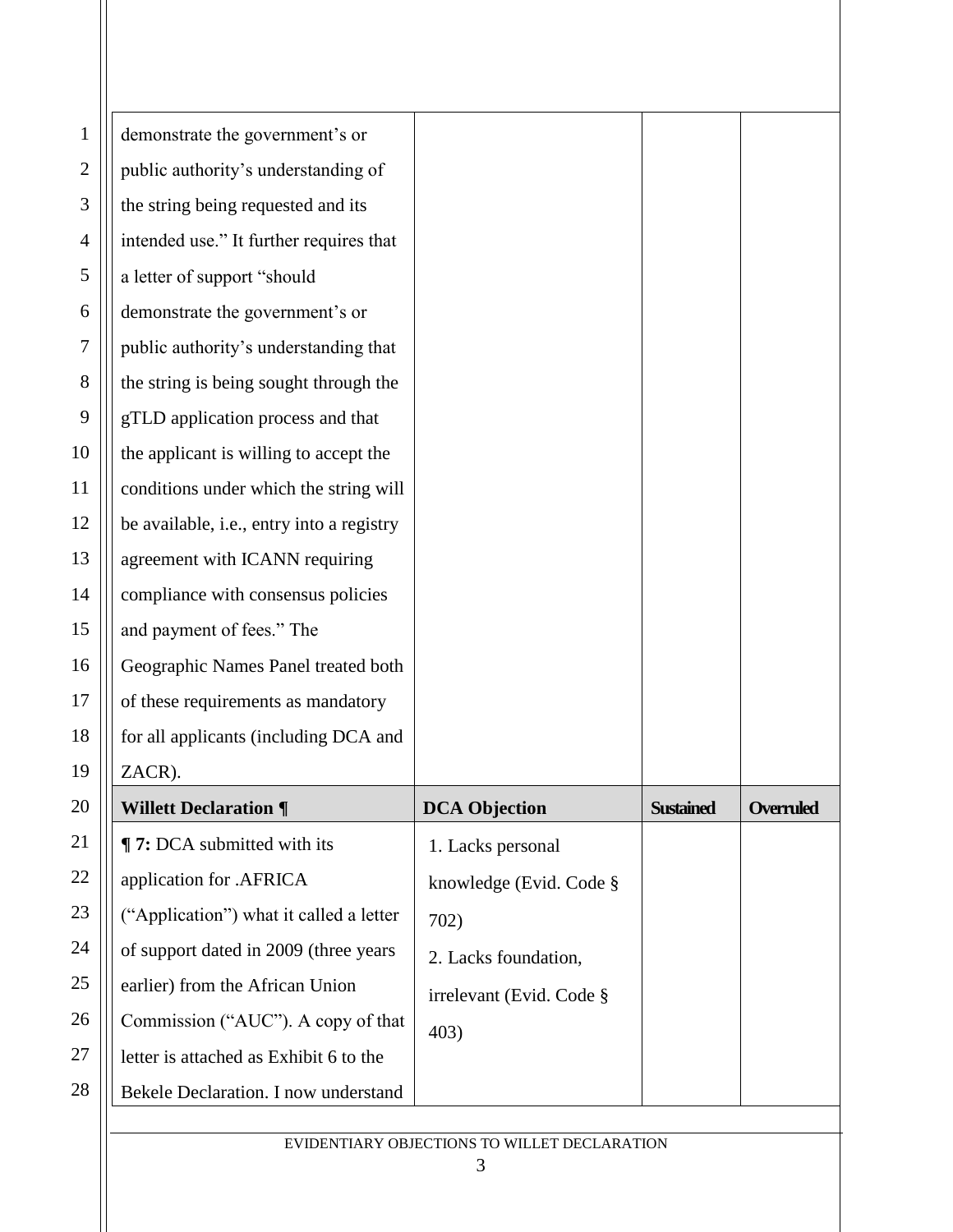| $\mathbf{1}$   | that, in 2010, DCA had received a            | 3. The letter is the best     |                  |                  |
|----------------|----------------------------------------------|-------------------------------|------------------|------------------|
| $\overline{2}$ | letter from the AUC that formally            | evidence of the letter.       |                  |                  |
| 3              | withdrew the AUC's support for               | (Evid. Code § 1520)           |                  |                  |
| 4              | DCA's Application for the .AFRICA            | 4. Prejudicial because the    |                  |                  |
| 5              | gTLD. A copy of that letter is               | statement is materially       |                  |                  |
| 6              | attached as Exhibit 7 to the Bekele          | misleading because it fails   |                  |                  |
| 7              | Declaration. DCA did not submit to           | to state that DCA             |                  |                  |
| 8              | ICANN with its Application a copy            | specifically identified the   |                  |                  |
| 9              | of the AUC's 2010 letter withdrawing         | purported withdrawal in its   |                  |                  |
| 10             | its support for DCA.                         | application to ICANN          |                  |                  |
| 11             |                                              | (Evid. Code § 352)            |                  |                  |
| 12             |                                              | 5. Bekele Decl. [20, Ex.7]    |                  |                  |
| 13             |                                              |                               |                  |                  |
| 14             |                                              | (Unlike the initial letter of |                  |                  |
| 15             |                                              | support from the AUC the      |                  |                  |
| 16             |                                              | subsequent letter omitted     |                  |                  |
| 17             |                                              | any official stamp, was not   |                  |                  |
| 18             |                                              | signed by the AUC             |                  |                  |
| 19             |                                              | Chairman, and instead was     |                  |                  |
| 20             |                                              | signed by the Deputy          |                  |                  |
| 21             |                                              | Chairperson.                  |                  |                  |
| 22             | <b>Willett Declaration ¶</b>                 | <b>DCA Objection</b>          | <b>Sustained</b> | <b>Overruled</b> |
| 23             | <b>98:</b> A copy of that letter is attached | 1. Irrelevant (Evid. Code §   |                  |                  |
| 24             | as Exhibit 8 to the Bekele                   | 403)                          |                  |                  |
| 25             | Declaration. In September 2015,              | 2. The GNP had already        |                  |                  |
| 26             | UNECA wrote in a letter that it was a        | determined that UNECA         |                  |                  |
| 27             | "United Nations entity [that] is             | was a valid endorser.         |                  |                  |
| 28             | neither a government nor public              | McFadden Decl. ¶6.            |                  |                  |
|                |                                              |                               |                  |                  |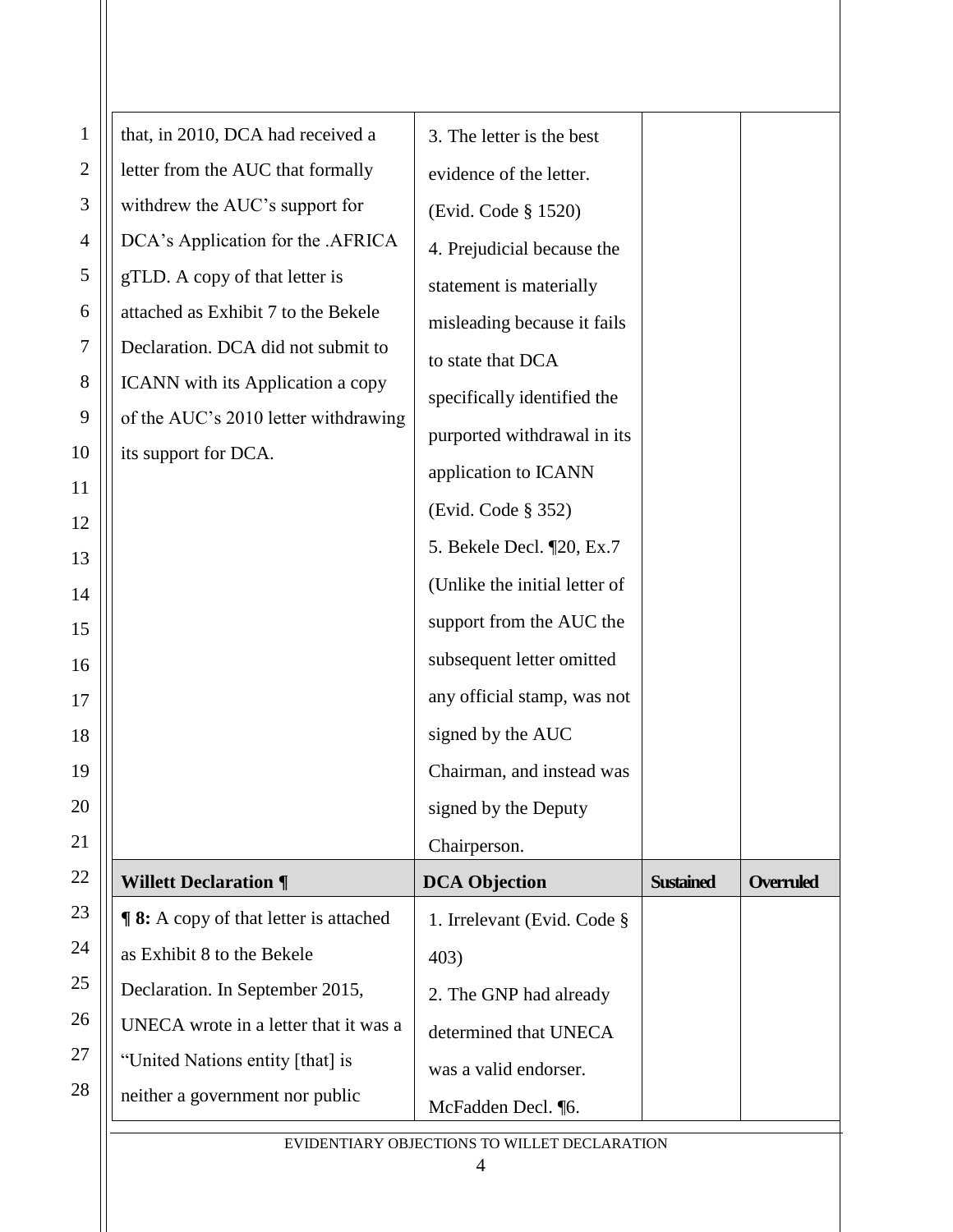| authority and therefore is not         |                            |                  |                                              |
|----------------------------------------|----------------------------|------------------|----------------------------------------------|
| qualified to issue a letter of support |                            |                  |                                              |
| for a prospective applicant," and that |                            |                  |                                              |
| its August 2008 letter was "merely an  |                            |                  |                                              |
| expression of a view in relation to    |                            |                  |                                              |
| [DCA's] initiatives and efforts        |                            |                  |                                              |
| regarding internet governance          |                            |                  |                                              |
| [and] cannot be properly considered    |                            |                  |                                              |
| as a 'letter of support' within the    |                            |                  |                                              |
| context of ICANN's requirements        |                            |                  |                                              |
| and cannot be used as such." A true    |                            |                  |                                              |
| and correct copy of UNECA's            |                            |                  |                                              |
| September 2015 letter is attached as   |                            |                  |                                              |
| Exhibit 10 to the Bekele Declaration.  |                            |                  |                                              |
| <b>Willett Declaration ¶</b>           | <b>DCA Objection</b>       | <b>Sustained</b> | <b>Overruled</b>                             |
| $\P$ 9: On June 5, 2013, at the time   | 1. Lacks foundation (Evid. |                  |                                              |
| when ICANN's Board accepted the        | Code $§$ 403)              |                  |                                              |
| Governmental Advisory Committee's      |                            |                  |                                              |
| ("GAC's") advice objecting to          |                            |                  |                                              |
| DCA's Application, DCA had not yet     |                            |                  |                                              |
| passed the Geographic Names Panel      |                            |                  |                                              |
| review. At that time, the Geographic   |                            |                  |                                              |
| Names Panel had been in the midst of   |                            |                  |                                              |
| its review of DCA's Application; it    |                            |                  |                                              |
| had determined that the support        |                            |                  |                                              |
| documentation submitted by DCA,        |                            |                  |                                              |
| including the letters from the AUC     |                            |                  |                                              |
| and UNECA, did not meet the criteria   |                            |                  |                                              |
|                                        |                            |                  |                                              |
|                                        |                            |                  | EVIDENTIARY OBJECTIONS TO WILLET DECLARATION |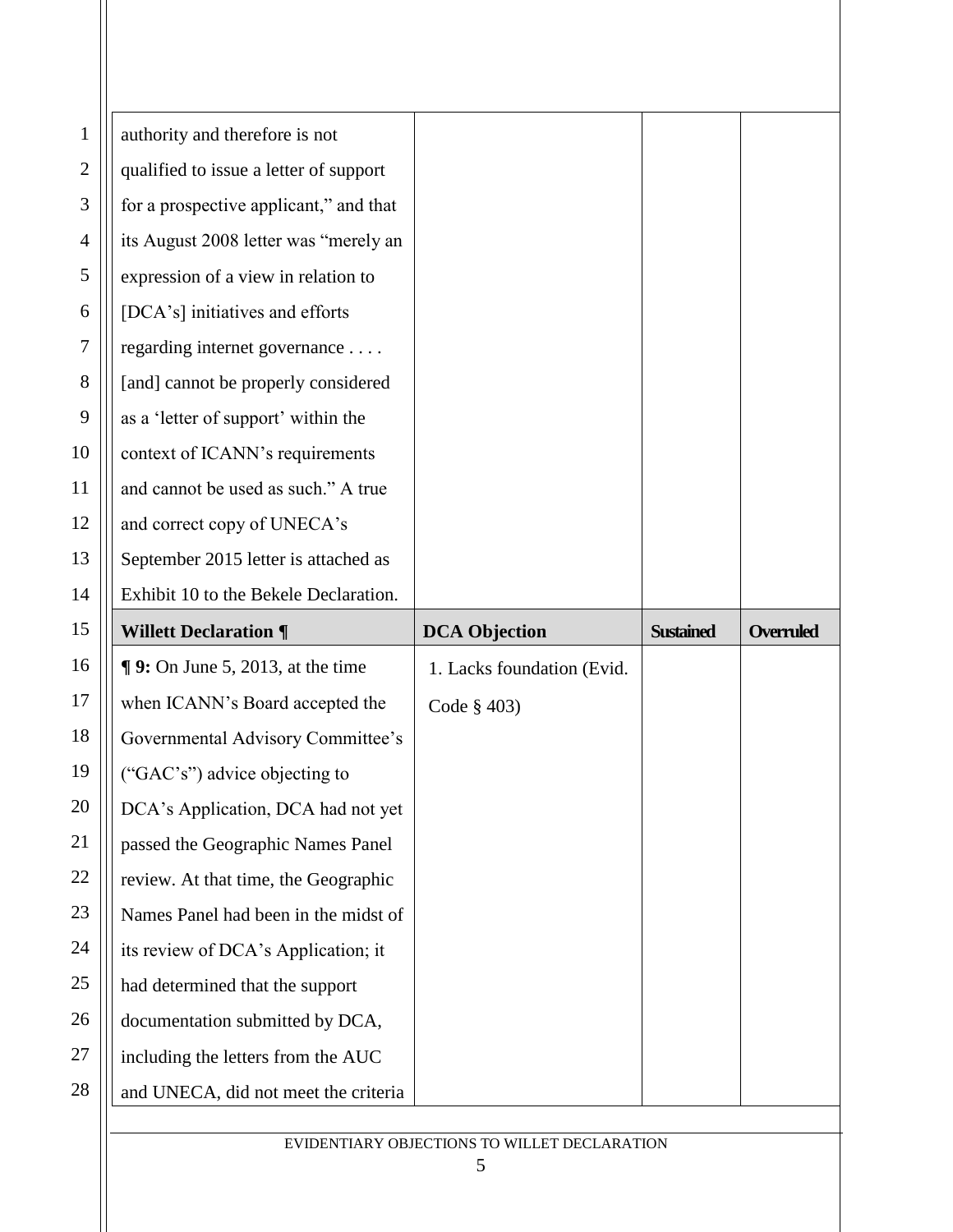| 1            | set forth in the Guidebook, and was      |                            |                  |                  |
|--------------|------------------------------------------|----------------------------|------------------|------------------|
| $\mathbf{2}$ | therefore planning to send "clarifying   |                            |                  |                  |
| 3            | questions" to DCA. Clarifying            |                            |                  |                  |
| 4            | questions are sent where support         |                            |                  |                  |
| 5            | documentation does not meet the          |                            |                  |                  |
| 6            | criteria set forth in the Guidebook,     |                            |                  |                  |
| 7            | and they are an accommodation to         |                            |                  |                  |
| 8            | provide applicants an opportunity to     |                            |                  |                  |
| 9            | explain/supplement their                 |                            |                  |                  |
| 10           | documentation. However, as a result      |                            |                  |                  |
| 11           | of the ICANN Board's acceptance of       |                            |                  |                  |
| 12           | the GAC's advice, DCA's                  |                            |                  |                  |
| 13           | Application was removed from             |                            |                  |                  |
| 14           | processing, and the clarifying           |                            |                  |                  |
|              |                                          |                            |                  |                  |
| 15           | questions were not sent at that time.    |                            |                  |                  |
| 16           | <b>Willett Declaration ¶</b>             | <b>DCA Objection</b>       | <b>Sustained</b> | <b>Overruled</b> |
| 17           | $\P$ 10: By July 31, 2015, following the | 1. Lacks foundation (Evid. |                  |                  |
| 18           | ICANN Board's adoption of the            | Code $§$ 403)              |                  |                  |
| 19           | recommendations of the Independent       |                            |                  |                  |
| 20           | Review Panel in DCA v. ICANN             |                            |                  |                  |
| 21           | ("IRP Panel"), DCA's Application         |                            |                  |                  |
| 22           | was returned to processing as the        |                            |                  |                  |
| 23           | Board directed. DCA's Application        |                            |                  |                  |
| 24           | was returned to precisely the portion    |                            |                  |                  |
| 25           | of the review that was pending on the    |                            |                  |                  |
| 26           | date the Application was removed         |                            |                  |                  |
| 27           | from processing-the Geographic           |                            |                  |                  |
| 28           | Names Panel review. As the               |                            |                  |                  |
|              |                                          |                            |                  |                  |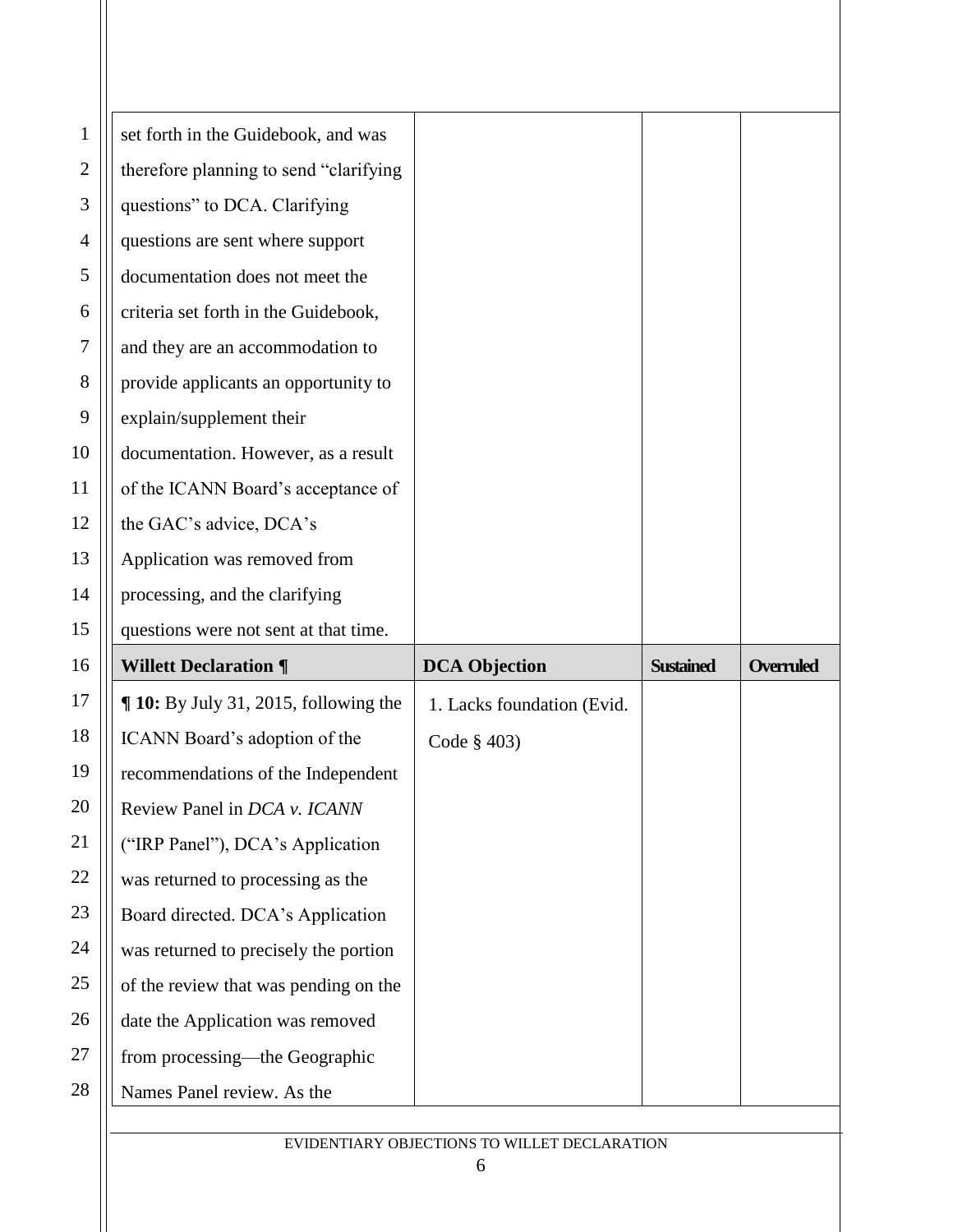| $\mathbf{1}$ | Geographic Names Panel had been        |                             |                  |                  |
|--------------|----------------------------------------|-----------------------------|------------------|------------------|
| $\mathbf{2}$ | preparing to do when DCA's             |                             |                  |                  |
| 3            | Application was removed from           |                             |                  |                  |
| 4            | processing, the Geographic Names       |                             |                  |                  |
| 5            | Panel issued clarifying questions to   |                             |                  |                  |
| 6            | DCA on September 2, 2015,              |                             |                  |                  |
| $\tau$       | regarding the documentation DCA        |                             |                  |                  |
| 8            | had submitted with its Application.    |                             |                  |                  |
| 9            | Those clarifying questions are         |                             |                  |                  |
| 10           | attached as Exhibit 13 to the Bekele   |                             |                  |                  |
| 11           | Declaration. DCA was given an          |                             |                  |                  |
| 12           | opportunity to respond to those        |                             |                  |                  |
| 13           | clarifying questions. Instead of       |                             |                  |                  |
| 14           | supplementing its documentation,       |                             |                  |                  |
| 15           | DCA wrote to ICANN on September        |                             |                  |                  |
| 16           | 28, 2015, taking the position that the |                             |                  |                  |
| 17           | documentation that it had submitted    |                             |                  |                  |
| 18           | with its Application in 2012 was       |                             |                  |                  |
| 19           | sufficient.                            |                             |                  |                  |
| 20           | <b>Willett Declaration ¶</b>           | <b>DCA Objection</b>        | <b>Sustained</b> | <b>Overruled</b> |
| 21           | ¶ 13: Notably, nearly identical        | 1. The clarifying questions |                  |                  |
| 22           | clarifying questions were sent to      | themselves are the best     |                  |                  |
| 23           | ZACR in 2013 when ZACR's               | evidence of the clarifying  |                  |                  |
| 24           | application for .AFRICA was            | questions. (Evid. Code §    |                  |                  |
| 25           | undergoing Geographic Name             | 1520)                       |                  |                  |
| 26           | Review. True and correct copies of     |                             |                  |                  |
| 27           | the clarifying questions issued to     |                             |                  |                  |
| 28           | ZACR related to the AUC and            |                             |                  |                  |
|              |                                        |                             |                  |                  |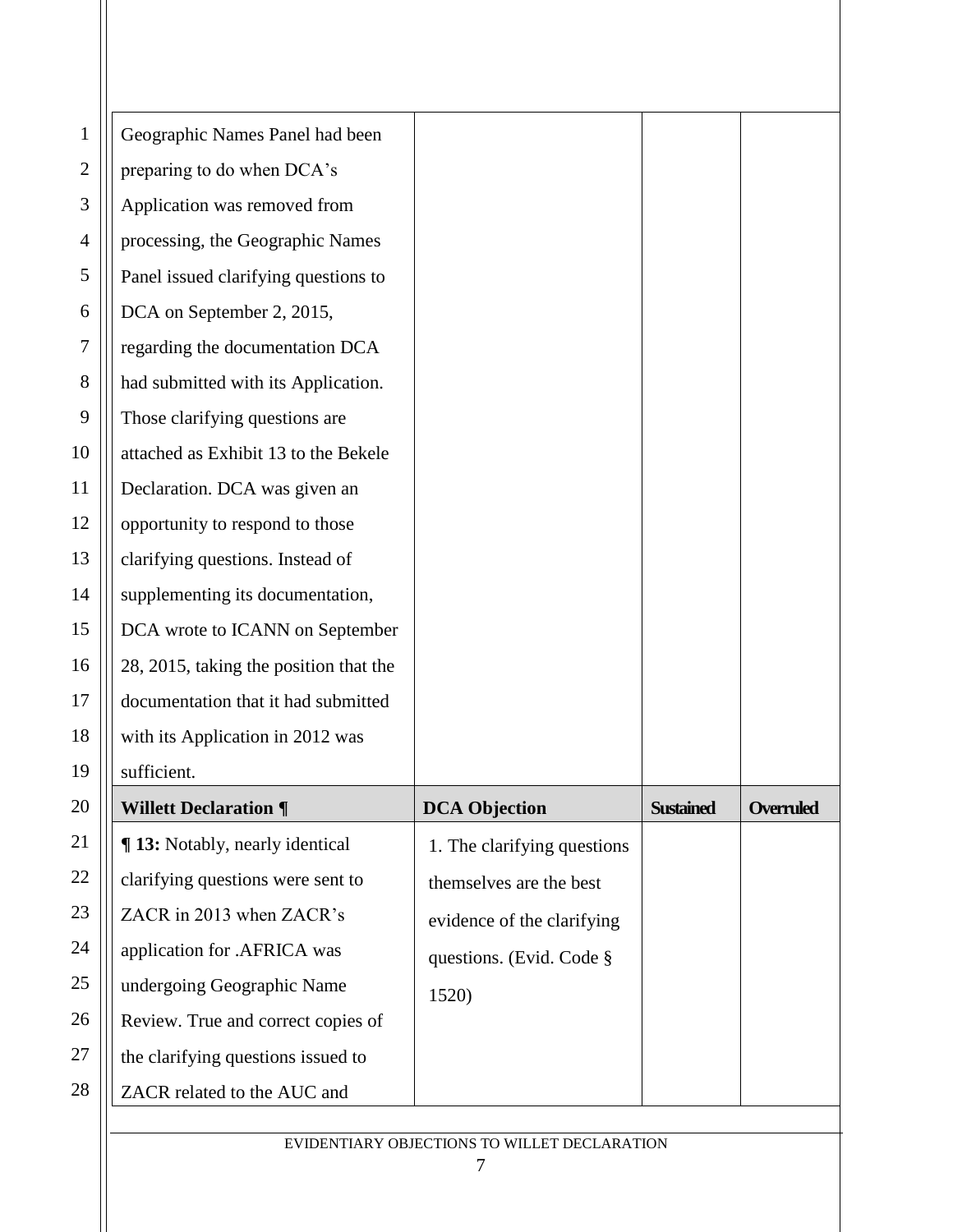| 1              | UNECA letters are attached hereto as     |                            |                  |                  |
|----------------|------------------------------------------|----------------------------|------------------|------------------|
| $\overline{2}$ | <b>Exhibits B and C. Unlike DCA,</b>     |                            |                  |                  |
| 3              | ZACR submitted an updated letter         |                            |                  |                  |
| 4              | from the AUC endorsing ZACR on           |                            |                  |                  |
| 5              | July 3, 2013. That letter is attached as |                            |                  |                  |
| 6              | Exhibit A to Exhibit 2 of the            |                            |                  |                  |
| $\tau$         | Declaration of Sara Colón ("Colón        |                            |                  |                  |
| 8              | Decl.").                                 |                            |                  |                  |
| 9              | <b>Willett Declaration ¶</b>             | <b>DCA Objection</b>       | <b>Sustained</b> | <b>Overruled</b> |
| 10             | <b>16:</b> As described in the           | 1. The declaration of      |                  |                  |
| 11             | concurrently-filed declaration of        | Akram Attalah, the         |                  |                  |
| 12             | Akram Atallah, ICANN's Bylaws            | Articles of Incorporation, |                  |                  |
| 13             | provide for several accountability       | and the Bylaws, are the    |                  |                  |
| 14             | mechanisms to ensure that ICANN          | best evidence of those     |                  |                  |
| 15             | operates in accordance with its          | documents. Irrelevant.     |                  |                  |
| 16             | Articles of Incorporation, Bylaws,       | (Evid. Code § 1520)        |                  |                  |
| 17             | policies and procedures. For example,    |                            |                  |                  |
| 18             | an aggrieved applicant can file a        |                            |                  |                  |
| 19             | "request for reconsideration," which     |                            |                  |                  |
| 20             | is a mechanism that asks the ICANN       |                            |                  |                  |
| 21             | Board to re-evaluate certain Board or    |                            |                  |                  |
| 22             | staff actions or inactions that the      |                            |                  |                  |
| 23             | applicant believes have harmed it. In    |                            |                  |                  |
| 24             | addition, an aggrieved applicant can     |                            |                  |                  |
| 25             | file a "request for independent          |                            |                  |                  |
| 26             | review," a unique process set forth in   |                            |                  |                  |
| 27             | ICANN's Bylaws that asks                 |                            |                  |                  |
| 28             | independent panelists to evaluate        |                            |                  |                  |
|                |                                          |                            |                  |                  |

EVIDENTIARY OBJECTIONS TO WILLET DECLARATION